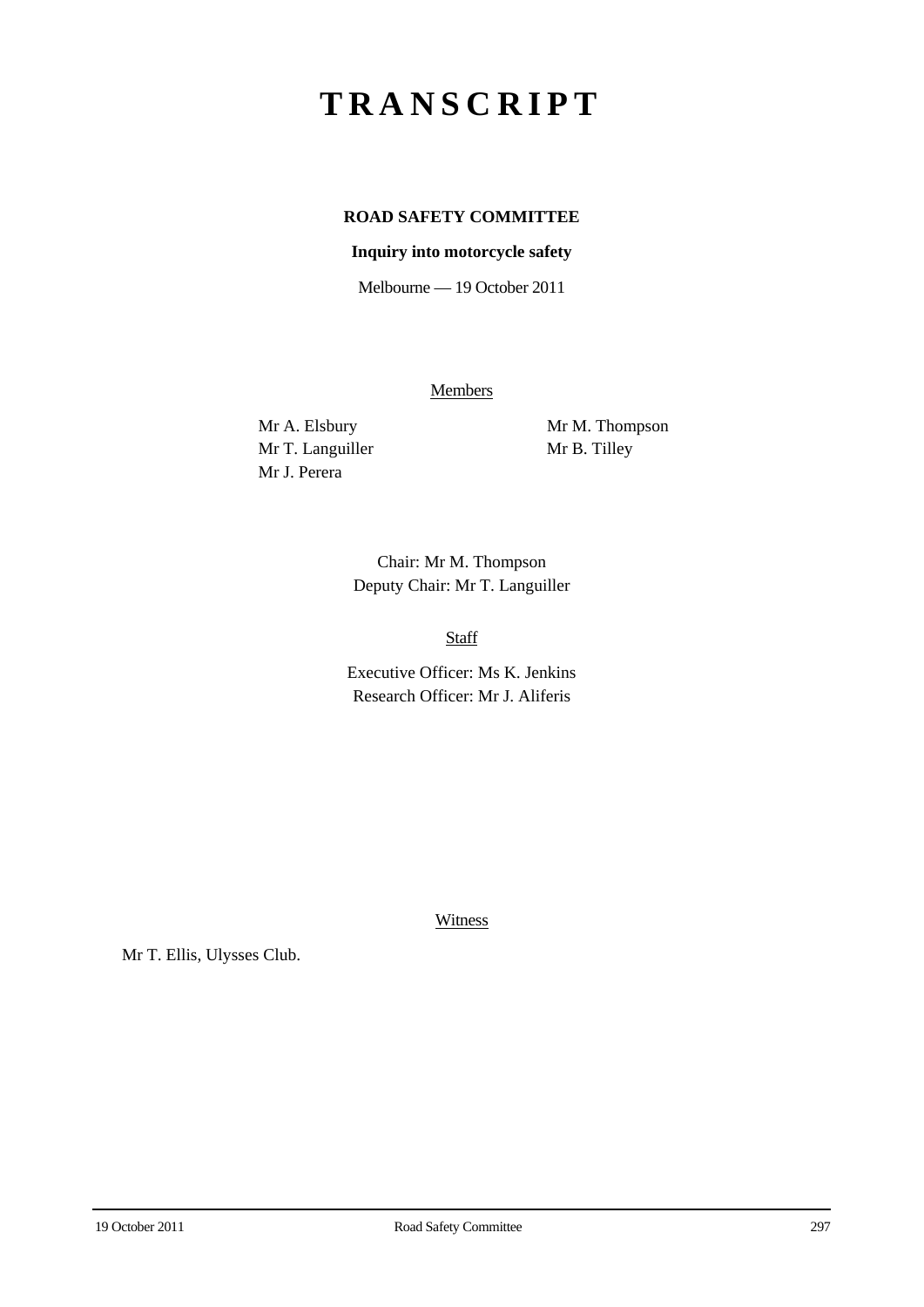**The CHAIR** — Mr Ellis, as you may have picked up, Hansard will be recording your comments. While this proceeding is under way, you have the benefit of parliamentary privilege. If there are any comments that you think are best directed to us in camera — that is, without the benefit of people in the gallery and other personnel — we can take in-camera evidence. You will get a transcript of your remarks. Correct it for typographical errors and then return it to the committee.

We are grateful for the insight and support of more than 68 individuals or groups who have taken the time to address our terms of reference, which are many and varied, and which will help the reflections of the committee as we come up with recommendations to the Victorian Parliament and the minister. I invite you to speak to your submission, following which we will ask some questions of you.

**Mr ELLIS** — My name is Tony Ellis. I am the Victorian representative on the Ulysses Club's national road safety committee. The Ulysses motorcycle club consists of around 30 000 fully paid-up members nationally. It is one of the largest motorcycle groups in the world. It also has branches overseas these days. Full membership is 50 years and over and I guess associate membership, although there is no real difference, is 40 years and over. We are basically a social club. However, there is a very strong safety element with Ulysses. For instance, Ulysses subsidises every two years a riding course for members, if they wish to take it up. You pay \$50 subsidy.

We also have a very strong input into motorcycle safety at various levels. I am also on the executive of the Australian Motorcycle Council, which is a peak body for motorcycle users in Australia, and a member of the commonwealth's Motorcycle Safety Consultative Committee, and also one BMW motorcycle club and various other ones. I think essentially the most important thing that we see — and this comes not just from Ulysses, but from the AMC and almost every other motorcycle group I have been associated with — is data. We really do not have good solid data.

Three years ago there was the motorcycle summit in Canberra where we had representatives from all over the country and internationally attend. The no. 1 recommendation out of that again was just the lack of good solid information. Some months later the OECD motorcycle safety summit was held in Lillehammer in Norway, and their recommendations were virtually identical to the ones coming out of Canberra — information. The big problem is, of course, that without this information, we get suggestions saying, 'This looks like common sense; it seems like a good idea', but they are not backed by anything and they are usually coming from organisations or agencies and they are just based on the prevailing orthodoxy of that agency. Police recommendations will almost always be around enforcement. TAC will be about exposure and maybe injury. VicRoads will be about road surfaces and black spots. There is no real attempt to synthesise them or bring them all together. We have started to have a little bit of that with the Victorian Motorcycle Advisory Council, in its previous incarnation, because things would come up, they would get tossed around. In fact, there were more riders, as it turns out, on the old VMAC than there are in the new MAG, despite the promise of increased representation.

The proposals may or may not be good coming from these agencies, but we have got no real way to evaluate them. There is no systemic approach. As I say, with VMAC, we started getting that. There were a lot of proposals that came up; they were discussed. There were lots of good proposals came through, some research. Unfortunately, a lot of that research seems to have disappeared with the advent of the new MAG. At the first meeting of MAG there were almost no references back to any of the projects that VMAC were undertaking. There was just nothing. There has not been any real continuity. We have a new chair who I think is going to be very good. He certainly gives that impression in dealings I have had with him both in and outside MAG, but we now report to VicRoads rather than being a ministerial reporting body.

The terms of reference certainly are a lot more rubbery. The ability to have any real input into how the levy money has been spent has disappeared, provided by some strategic guide to expenditure. Previously the terms of reference spelt out that we were able to review and provide advice on proposals at the individual proposal level, and we had some pretty robust debate. There were proposals that would come from VicRoads or VicPol or TAC, and they were sometimes knocked out. There were two cases where the minister overruled them. One was something we wanted to do and one was something we did not want to do, and the minister overruled those, which out of a large number I felt was pretty good.

One of the other issues is that because we have now got this arm's distance from the levy funding — and I am not talking about the rights or wrongs of the levy funding; I am talking about the fact that it exists, and there is money there — the concern is that we are now going to see proposals, I guess, which should be funded from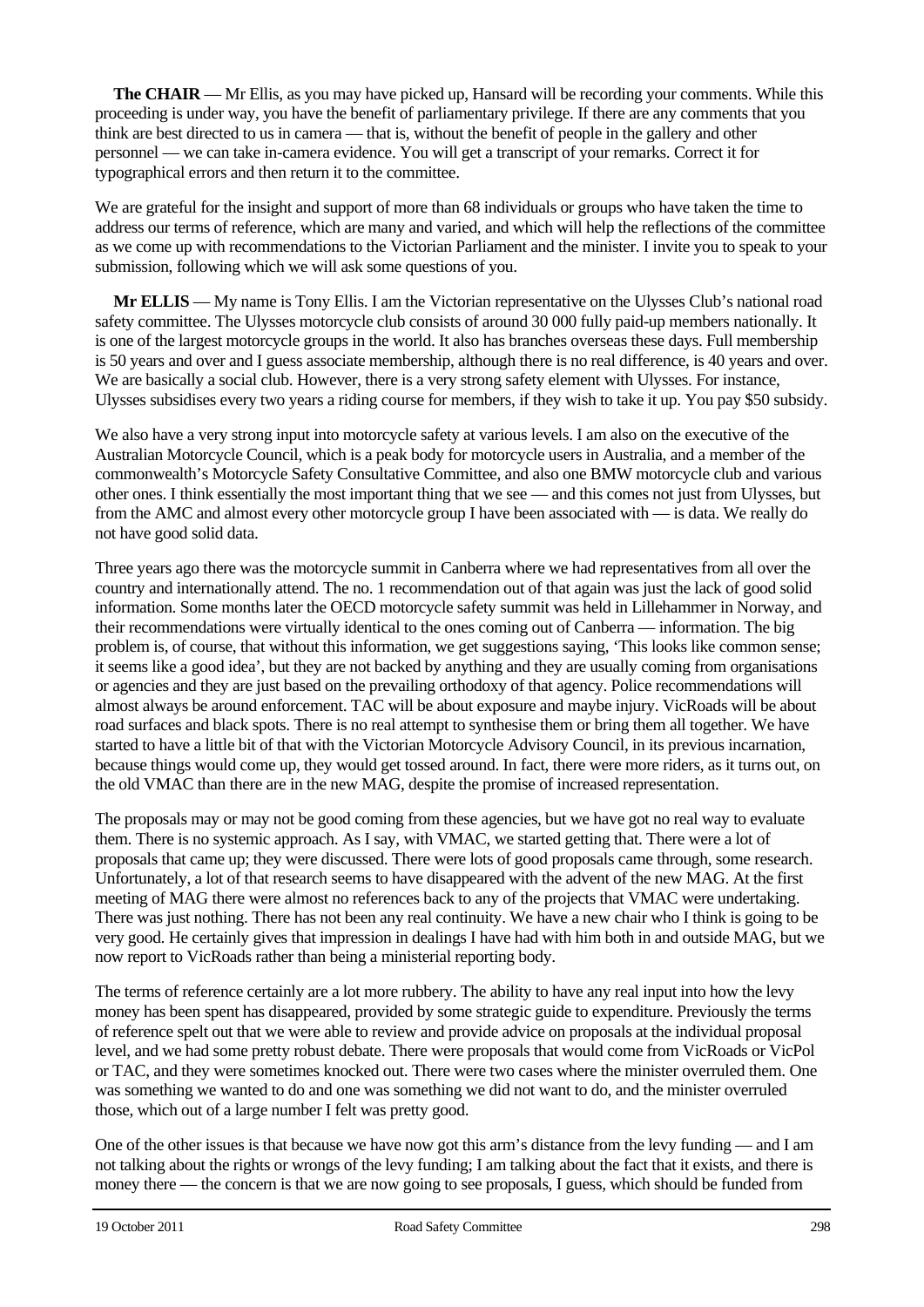general revenue, funded out of the levy. There has been virtually no money spent by VicRoads on motorcycle safety outside the levy over the last few years. The funding for the administration of the learner approved motorcycle scheme came out of the levy. We were basically told, 'If you want to have that, that million dollars has to come out of the levy'. It was not put out of the levy when they introduced engine capacity limitations and horsepower limitations for learner car drivers, but it was for motorcyclists. I raised the question once, 'Exactly what proposals concerning motorcycle safety has VicRoads put up to the budget expenditure review committee?'. I got a very blank look. First of all, I would not be surprised if they had not even heard of BERC. Secondly, they had none. Not once since the levy has been in place has there been a specific one for motorcycle safety. There has been quite a lot for bicycles, and I am not saying, 'Don't spend money on bicycles'; what I am saying is that roadworks for bicycles come out of VicRoads' normal funding. They are budgeted for. They put proposals through BERC. For motorcycles, it all comes out of the levy, and I think this is a very sorry state of affairs, especially when you consider that the reason for the levy being put up was that it would be looking at specific things over and above the normal type of funding that was there, not to replace it. I consider that to be rather a problem.

The other thing I would like to mention is, do we really have a serious safety problem with motorcycles? I know you have heard how the figures that were going down are going up, but why is it motorcycles that seem to have this huge emphasis on the numbers injured? Other recreational pastimes are far worse. Flinders University's accident research centre came up with some figures a few years back which showed that you have a serious injury or death every thousand hours of horseriding and every thousand hours for downhill skiing, while it is every 10 000 hours for motorcycling. Without saying that we should not be trying to make it safer — I am very much of the opinion that we can make it safer and we should — but this demonising of it has been going on. When we look at it against other recreational pastimes, it does seem to me to be somewhat unfair. I hate to use the word 'overkill', but I think there is a certain amount of it there. There are people with vested interests in road safety, in making sure their agencies are well funded, in making sure their agencies are seen to be at the forefront of various things. Like Vision Zero — Vision Zero might be an excellent thing to look at, but is it ever going to happen? We have got new technology coming out, we have got things like radar systems in cars that will allow you to follow the car behind and the speed they are doing. I have yet to see any reference as to whether they will work with motorcycles or other vulnerable road user groups. A lot of things out there are being pushed forward which just really may not be suitable for us. I guess that is my initial statement.

The other thing I would like to draw your attention to is the appendices, which are really the bulk of my submission. It is the National Road Safety Strategy response by the Ulysses Club, which I think is excellent and contains a lot of information. There are the Motorcycle Safety Consultative Committee's recommendations on a national graduated licensing scheme, and finally there are the recommendations out of the national Motorcycle and Scooter Safety Summit. I have not included them in mine; I have referenced them. I think that rather than repeat them, you should get them straight from the horse's mouth.

**The CHAIR** — Thank you. Reference is made to 'inappropriate' as opposed to 'illegal' speeds in your submission: could you just expand on that, please?

**Mr ELLIS** — A lot of the times we hear that someone is speeding. They are going too fast for the conditions. In a lot of cases up in the hills, people going through the 'twisties', as they are called, will crash, but they will not be over the speed limit. However, they will be going too fast for that particular corner. You can go into a 20-kilometre-an-hour corner on a 100-kilometre road and be going way too fast and still be under the speed limit. There is this emphasis on illegal speed as opposed to inappropriate speed. New South Wales had quite a good campaign. It was called, 'If you brake here, you finish here'. It was about appropriate ways to corner. You know, get your speed down well before the corner; do not go into the corner too fast. I think you will find that with a lot of the single motorcycle crashes — there will always be some that are going to be amazingly stupid speeds, but there is not really any recording of the actual speed people were doing, and again this comes back to the data.

I have seen people come off at 60 kilometres an hour in a 100-kilometre zone, riding behind someone on an identical bike to mine, actually, once on a ride. He went into the corner and just made a silly mistake. He was not hurt, but he came off. He was doing well under the speed limit. He was not injured and there was not much damage, but had that ended up being reported to the police, it would have gone down as speed. The immediate assumption there is that it is illegal speed, and it is not. It is inappropriate speed. It was a silly speed but it is not illegal, and there is nothing that you can do about that, apart from trying to give them some ways to do it and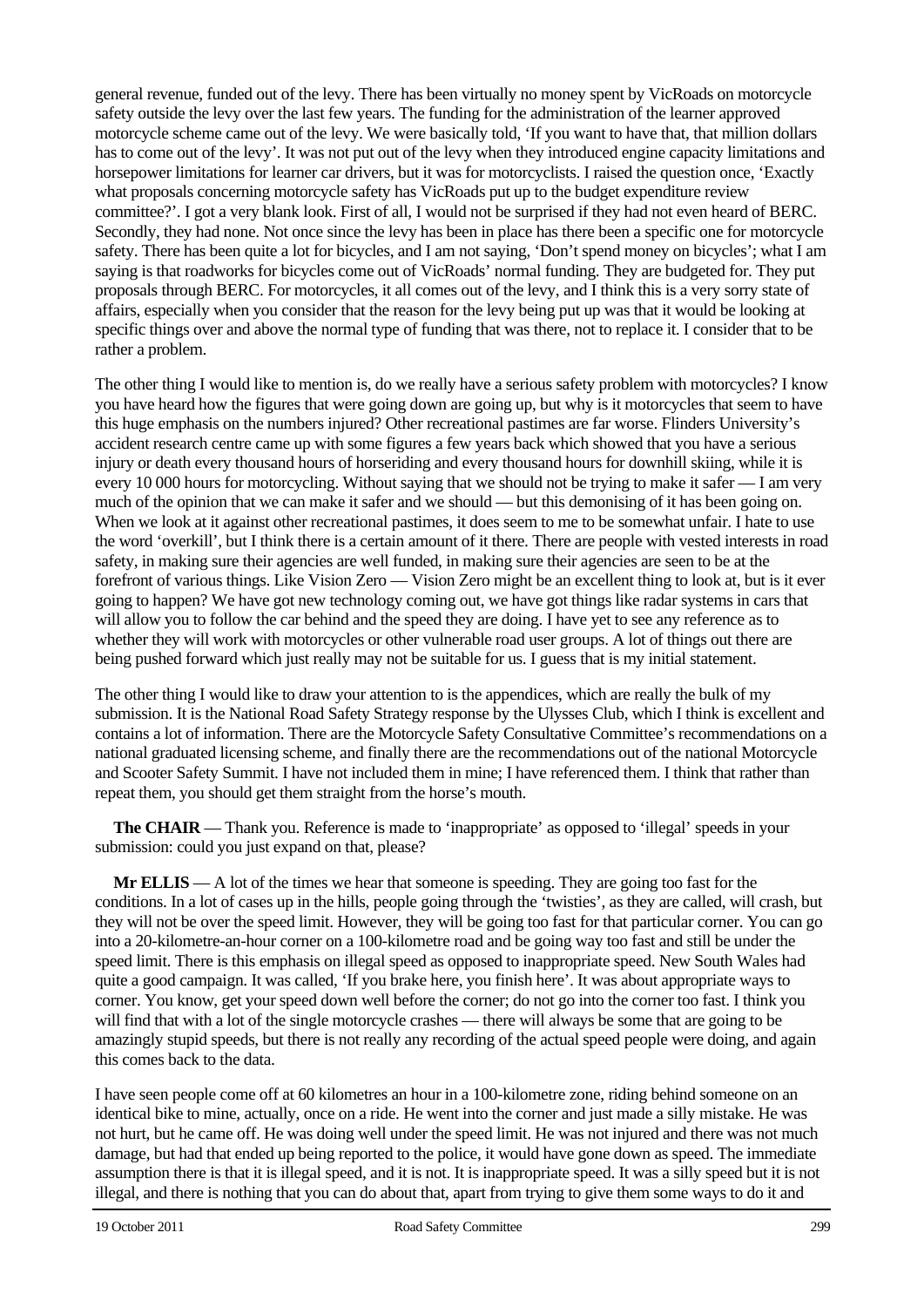change the attitude. You can put all the speed cameras you want up there, but they are not going to stop someone doing that. I think that is what I mean by inappropriate rather than illegal. There is a huge emphasis on illegal speeds, but that does not do much to avoid a lot of single vehicle motorcycle crashes.

**Mr TILLEY** — Continuing the discussion on speed and everything, it leads to the point of training. My experience of first getting my motorcycle riders licence was in 1981, 1982 or something like that, compared to my colleague Andrew Elsbury, who is probably now on his 10th day. With people in the gallery there are varying degrees of experience and types of motorcycles that are operated at a certain time. We have to get to a point of personal responsibility. We have speed limits around the state, but in certain circumstances it is about roadcraft — how hot you go through a corner and how you operate your motorcycle. I am trying to explore that a little further with you. I have seen some terrible practices. I see people go around roundabouts where they square them off, and I think, 'Dear me'.

**Mr ELLIS** — You are right. I think a lot of it is about training. It is about attitudinal training, and there is not a lot of that at all. We have to take personal responsibility. If I crash, it is down to me to work out why I crashed and what I did and to try to avoid that.

**Mr TILLEY** — As a club Ulysses frequently goes on rides. Are they classed as chapters?

**Mr ELLIS** — Yes, they have various chapters. You are a member of Ulysses; you are not a member of an individual chapter as such. You are a member of the overall organisation. There are quite a few chapters.

**Mr TILLEY** — I have seen men and women turn up, and particularly in Wodonga they have Sunday breakfast and things like that. Following on from the evidence we heard earlier about group riding, is there an element of coaching that goes on during your rides?

**Mr ELLIS** — There is always a certain amount of coaching. As Heather said, riders talk about it and discuss it. Ulysses subsidises rider training. You can do a rider training course every two years. BMW Motorcycle Club, which I am a member of, does the same thing. You can get a \$50 subsidy towards an approved training course every two years. If you do the course, you will get it refunded. In my case it means I can do a training course every two years and get \$100 back, \$50 from each club, which is well worth doing.

**Mr TILLEY** — That leads me to behavioural activities. Riding in the context of a group of like-minded people, sometimes some people may or may not take some risky behaviour. How does the club deal with that?

**Mr ELLIS** — Generally the clubs I have ridden with, and there have been three or four, will have a designated lead rider, and you do not pass them. If you do pass them, it means you are not taking part in that ride. There will be a tail-end Charlie to pick up anyone who is dropping out or has a problem and give them some support. In general in almost every club ride I have been on it is a fixed thing that you do not pass the lead rider. One exception is the BMW club's icicle ride, which is self-navigated. It is an all-night ride in the middle of winter, and interestingly enough it is unusual for anyone to crash on that one. I am one of the rare ones, and hit a kangaroo a couple of years ago, but I still got to the next point before I had to stop.

**The CHAIR** — Who hit the kangaroo? You or the person in front of you?

**Mr ELLIS** — I hit it. I had slowed down to 40 or 50 kilometres per hour by then. I saw it and slowed down, but it did the usual kangaroo trick and came jumping out in front of me. I think someone hit a wombat one year on that ride, but generally, because of the way it is run and because of the attitude, it is quite a safe ride. People are aware of their limitations and are not encouraged to do it quickly. You have all night to do 200 kilometres, so you are not going to be travelling at high speed down the highway at night. If someone did come in after a couple of hours, rather than the 5 or 6 hours it takes, they would be looked at somewhat askance. It would be fairly dubious.

**Mr PERERA** — You mentioned that your club offers a \$50 subsidy for training.

**Mr ELLIS** — Yes.

**Mr PERERA** — What percentage of members make use of that opportunity?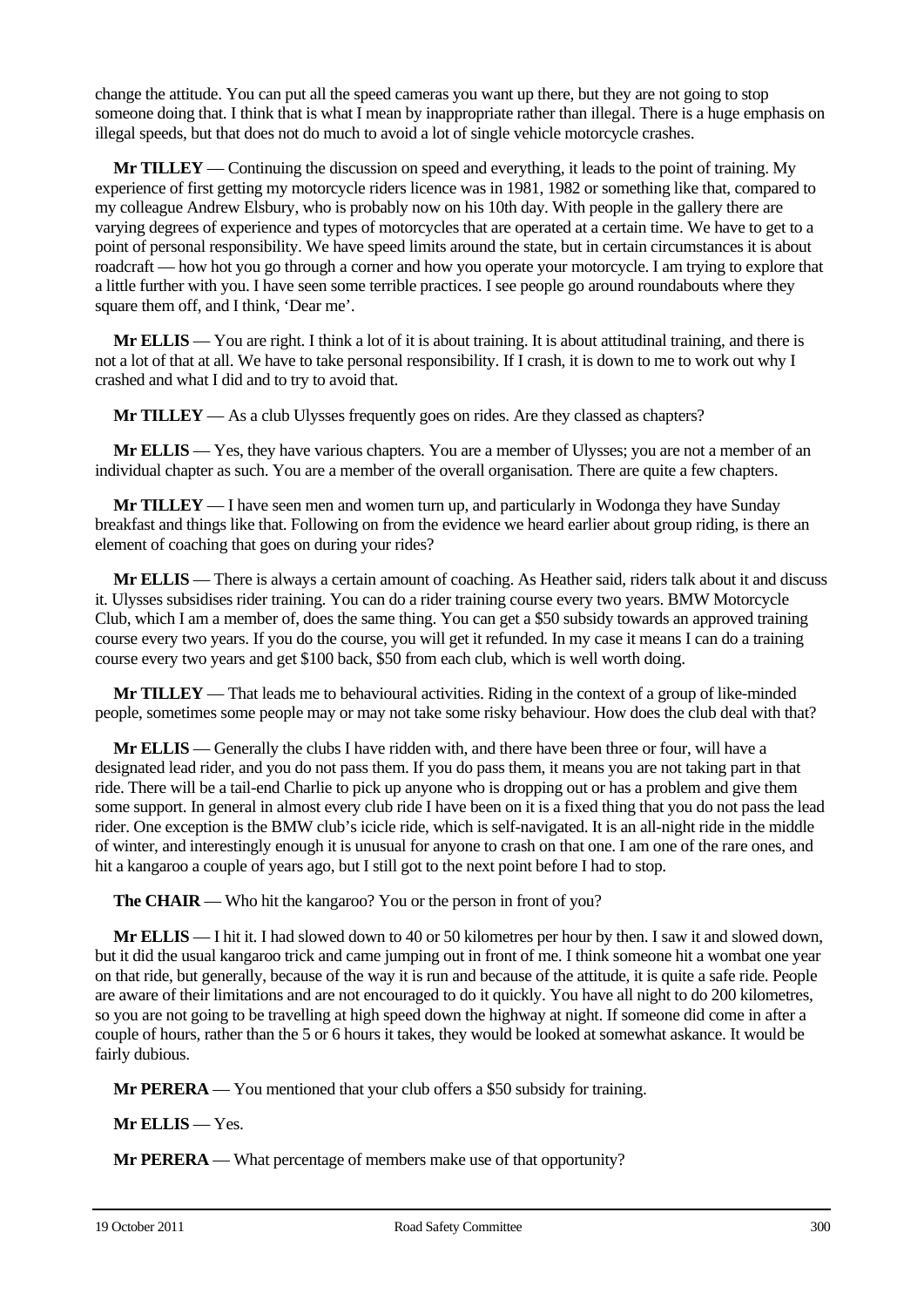**Mr ELLIS** — To be honest, not enough. We are trying to push it. We get quite a few people who do take it up, but all the same it is probably only around 10 to 20 per cent at this stage. The National Road Safety Committee is going to offer some training at our next annual conference up in Mildura, which attracts anything between 3000 to 5000 people. We are going to make a public display of doing some training up there to try and encourage it.

**Mr PERERA** — These members who have been riding for 10, 15 or 20 years can go anyway and get further training?

**Mr ELLIS** — It has to be approved training. You cannot just walk up to Fred around the corner and have it. But with all recognised training people, such as HART, Stay Upright or DECA — I cannot remember all of them, but there is quite a lot. We also offer \$50 first aid training courses as well.

**Mr PERERA** — Do you think they will gain from undergoing training after riding for 10, 15 or 20 years? Why do they need further training?

**Mr ELLIS** — You do get into bad habits. You will get into bad habits, and things change. You forget things. I found the last training course I did was good. It made me think about things a bit more in the way I ride, which I found excellent. The first training course I ever did was many years ago in Canberra. The ACT police used to run them for riders. The axiom was, 'We know you riders are going to go fast, so we will teach you how to do it without killing yourselves'. It was a very different attitude back then when I first started, 40-odd years ago. It was an attitude you could almost afford to have because there were far fewer vehicles on the road, and things were different. There was an unlimited prima facie speed limit in New South Wales, speed limit so people were going to go fast.

**Mr PERERA** — Those trainers could be in the same situation. They will have been riding for years, and they will have their bad habits, too.

**Mr ELLIS** — These were police trainers. I think you will find most of the current trainers are pretty good. The ones I have seen have all been very dedicated. A suite of training has been produced out of Motorcycling Australia, based on some of the English models, which I would say would be very good. I have a fairly high opinion of the guy who wants to do that, Rob Smith. He is regarded as one of the best trainers around. He is a former chief trainer for VicRoads.

**Mr LANGUILLER** — Thank you for your submission. In your submission you state that you would oppose mandating protective clothing. Can you explain and elaborate on that?

**Mr ELLIS** — Mandating protective clothing is to a certain extent a means of controlling motorcycles reducing the amount of riding. If people can only ride with full protective clothing, you are going to see a big drop-off in the usage to people on scooters. In the city in particular, why? They are doing around the same speed as a scooter.

I live in Brunswick. I ride a motorcycle into the city probably three days a week. I am not doing much more of a speed than 50 kilometres an hour, and a good cyclist will get up to that. Yet, we are saying, 'You must wear full protective clothing'. I normally do. I wear boots, gloves, some overpants and a jacket, but why are we trying to mandate it there when we do not for bicycles? You will get some very nasty injuries coming off on a gravel road in lycra. Most motorcyclists will wear at least jeans, a jacket and gloves. You will not get the abrading injuries from hands.

I believe I know what it is like. I have had one injury crash in the 40 years I have been riding, and that was at walking pace. I pulled into the side of the road on some oil, came off and smashed my arm up quite badly near Warragul. The surgeon looked at it and said, 'Oh, you have come off a bicycle', because it looked like a classic bicycle injury, right down to the bit of gravel rash where my glove got ripped off and the impact fracture on the arm.

The necessity for mandating protective clothing is not there. On the highway you will find that probably 90 per cent of riders will wear full gear. I do not know too many people who would go for a run on the freeway without wearing pretty close to full gear. I was cynical at first when I started becoming involved with motorcycle safety, but I do believe a lot of the things are about reducing exposure. For my vote, the TAC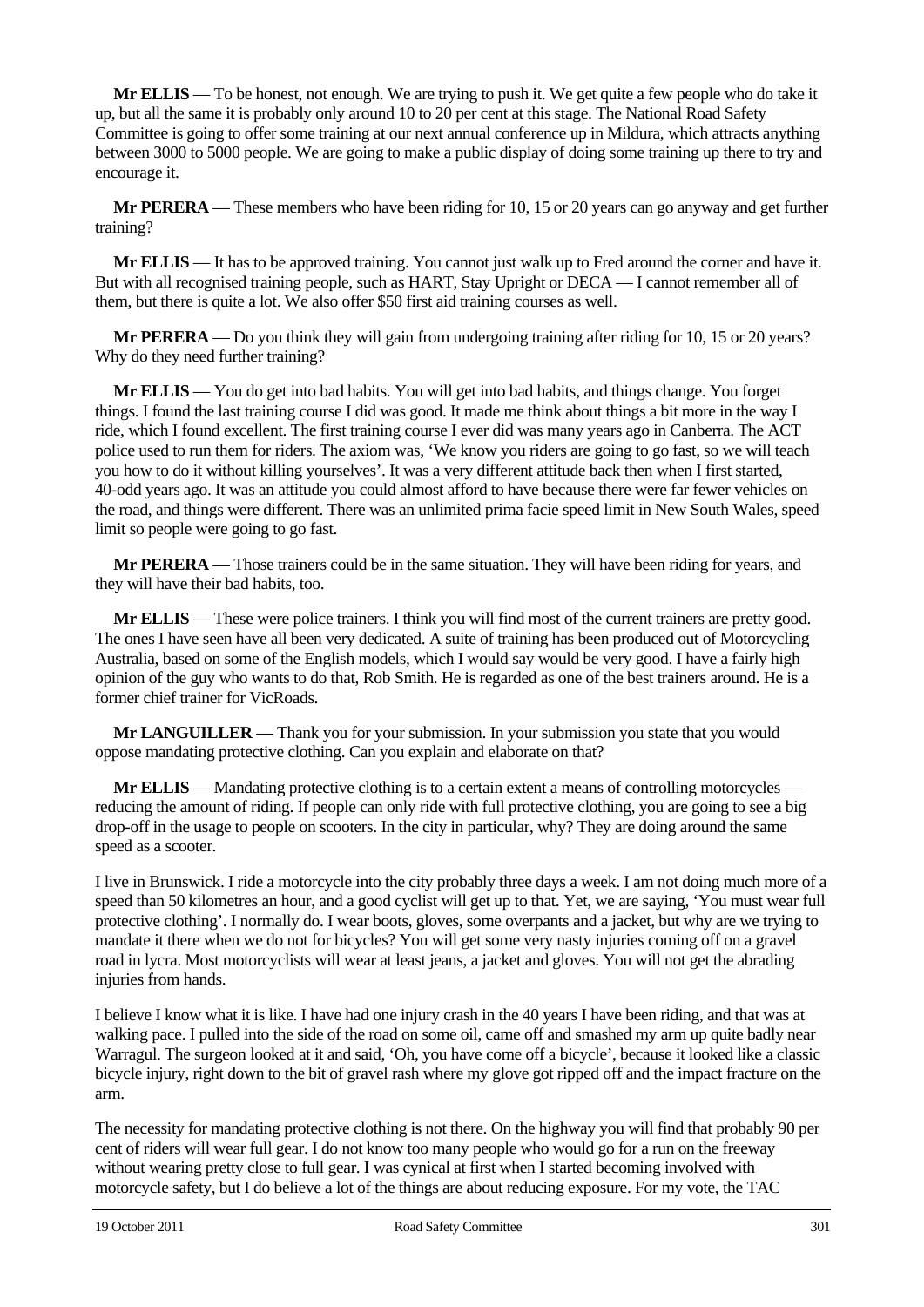commercials are a classic for this one. They are not aimed at current riders; they are aimed at potential riders. They are aimed at the family and friends of riders, to try and prevent them taking it up in the first place. This came out of some work that was done for MUARC. There was a paper on licensing that quite explicitly spelt out that some of these changes to the licensing scheme will have a really good effect because there will be fewer people riding, therefore we can expect to see fewer injuries. That is what bothers me — there is not an attitude of making it better or making it safer. There is an attitude of putting things down by stopping it. That is what worries me with the protective clothing. There is an attitude there.

**Mr LANGUILLER** — Thank you.

**Mr ELSBURY** — Thank you for your presentation today. I know a few Ulysses riders out my way in Werribee. They are very active in the chapter or the group in that area. Looking at the fact that you are involved with the VMAG, I was wondering if you have any recommendations about VMAG.

**Mr ELLIS** — The main recommendation would be to make it more open. We finally managed to get a chairman to communicate in the old VMAC, which went a long way towards alleviating some of the problems. The idea of having people able to attend meetings would be a good one. If there is something which is commercial in confidence, and it will happen, people can be asked to leave. But for most of it, having people attending meetings is a very good idea. Some rumours used to come out of the previous one. There were rumours spread about levy money being used to buy police motorcycles, which was absolutely untrue. Had the meeting been able to be open, that would never have happened. It needs to be far more open and a bit more transparent.

**Mr TILLEY** — Who started the rumour?

**Mr ELLIS** — I do not know. I have suspicions, but I do not know where it came from. There was certainly debate about it and there was approval for police enforcement in principle until we could establish what it was. What came out of that was the yellow flag/black flag program, which had the potential to be quite good, but it got emasculated by not having part of it done. It was going to be based on the English red card/yellow card program that the police ran, which had a diversion program to divert people into half-days on classroom work and then half-days on roadwork with police. It would cost them the same as a fine, but they would not have got points. That would have been a good diversionary program, but the diversionary program was seen to be impractical and not possible. Without it, it ended up being a bit mickey mouse. What we did get out of it was some good statistics, which unfortunately seem to have disappeared into the ether. There was some very good work done on police crashes in the CBD.

There was a paper presented to VMAC. One of the things in there was that 18 per cent of all motorcycle crashes in the CBD were caused by taxis. The police recommended that some sort of training be put in place for taxidrivers. A lot of the other crashes in the CBD are caused by people turning across from the right lane into the centre of the road parking places. That was found to be very significant. Unfortunately a lot of that work just seems to have vanished. We do not know where it is. Nothing has come forward since. We were also constrained from releasing a lot of that. We were told it was confidential and we could not release it or discuss it. That was the case with a lot of stuff which came out on VMAC. There was no reason for it. If something is commercial in confidence, well and good, but crash statistics are not. They are valuable, they are useful and they are something which probably should be disseminated. Unfortunately that has not been the case.

**Mr ELSBURY** — What outcomes would you like to see from this committee's inquiry?

**Mr ELLIS** — I would like to see a change in attitude towards motorcycling at some of the agencies. I think we have seen it with VicRoads. They are much easier to deal with and have improved, to be honest. There are things I will disagree with them about and things I will vehemently disagree with them about, but they have improved. The TAC I do not believe has improved all that much. Victoria Police — it depends who you are talking to. Some of the people who have been along to the VMAC meetings have been good. Some of the individual police that I have dealt with over the years have been wonderful, at all levels. Others are very closed minded. I do not know what the story can be with that. I would like to see more encouragement of riding. I think it has some very distinct benefits. I would like to see recommendations that Victoria's Road Safety and Transport Strategic Action Plan can be moved along a lot faster than it has been. There are a lot of good things in there, but it has bogged down and stalled a bit. There have been workshops and studies done on bus lane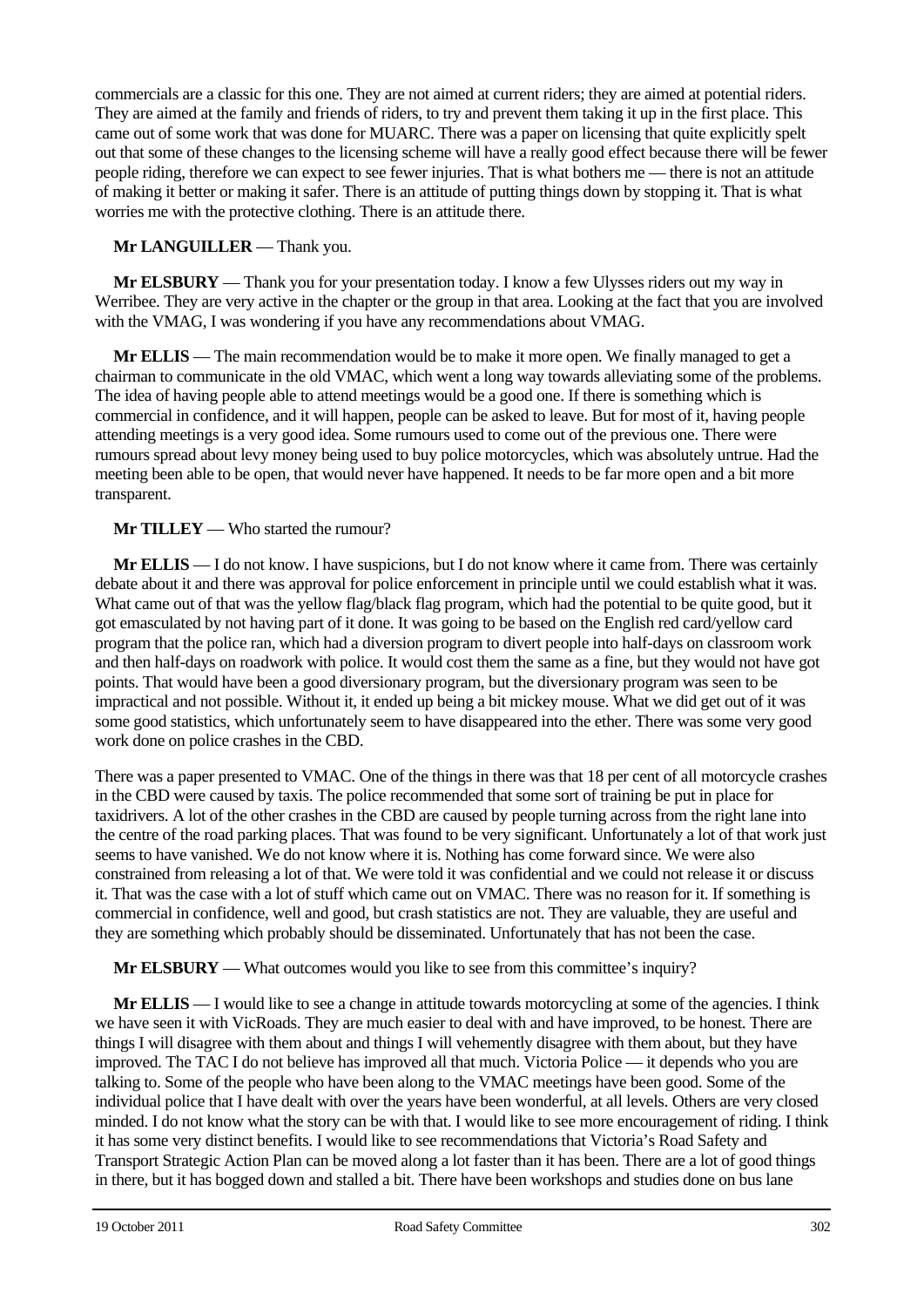usage; they seem to have not had any real results out of them. There has been stuff on road space usage; there has not been a lot come out of that either. A lot of this work seems to have stalled. What worries me, with the differences in VMAC, is that it is going to stay stalled under the new group unless the new group is able to have a few more teeth.

**The CHAIR** — You have just run through a couple of issues there, but we value information on any research that might guide the deliberations on the inquiry. Just now you referred to some research that has been undertaken but has not been divulged to the wider world. Could you take that perhaps on notice just by way of email to the secretariat, that comment on those areas of research that you are aware of that might correlate with our research interests?

**Mr ELLIS** — Yes, I will. There is quite a bit out there. There have been some on scooters and there have been some on crash studies. I can certainly do that. I will go back through some of the papers and produce full details.

**The CHAIR** — That would be helpful. We are keen to have an evidence-based approach to our work, and certainly the data with taxis and CBD crashes is -

**Mr ELLIS** — I do not have that, unfortunately. You need to approach VicPol for that one. It was presented to VMAC, but I do not have a copy of it.

**The CHAIR** — Even just that statistical overview of on-road, off-road crash data?

**Mr ELLIS** — We do not have a lot off road. Ulysses is not an organisation that really deals much with off-road driving. I used to ride off road a lot myself in my younger days, so I have got a vague interest, but I am not an expert on off-road crashes or off-road riding.

**The CHAIR** — Thank you. Mr Ellis, feel free to decline to answer this question, but what has been your vocation when you have not been directing your energies towards the Ulysses Club?

**Mr ELLIS** — I am a senior project officer with Skills Victoria. I have a strong IT background. I worked interstate and in the country for many years. I was with the coal-to-oil plant down there in the Latrobe Valley for the life of the project — a senior Australian there in the IT area. Then I moved to Skills Victoria looking after IT.

**The CHAIR** — That is Skills Victoria?

**Mr ELLIS** — Yes. We look after TAFE and universities. These days I am more involved with the capital works side. Unfortunately you do not hold your meetings any more at 35 Spring Street, because our office is now on the ground floor. It would have been very convenient if had you stayed at level 8, 35 Spring Street for parliamentary committees.

**The CHAIR** — That is not too far to ride perhaps, and we have got some good parking out here for motorbikes.

**Mr ELLIS** — No, I came in by car today. I had some fairly serious meetings this morning out at Swinburne Uni, so I had to look respectable. There is always a problem when you are riding in.

**The CHAIR** — What is the bike that you ride?

**Mr ELLIS** — I have two. I have a Suzuki Katana — mid-80s — and a BMW R65LS — also mid-80s, both in fact by the same design house, a chap called Hans Muth. They are both eligible for classic registration, but I ride them far too frequently, I am afraid — when I can get hold of both of them. My daughter tends to want to pinch the BMW all the time.

**The CHAIR** — Mr Ellis, on behalf of my colleagues I thank you for your evidence given today, for the input by way of submission of the Ulysses Club, which will be of great assistance to our work. We appreciate your time.

**Mr ELLIS** — Thank you for listening to me, and thanks for all the interesting questions.